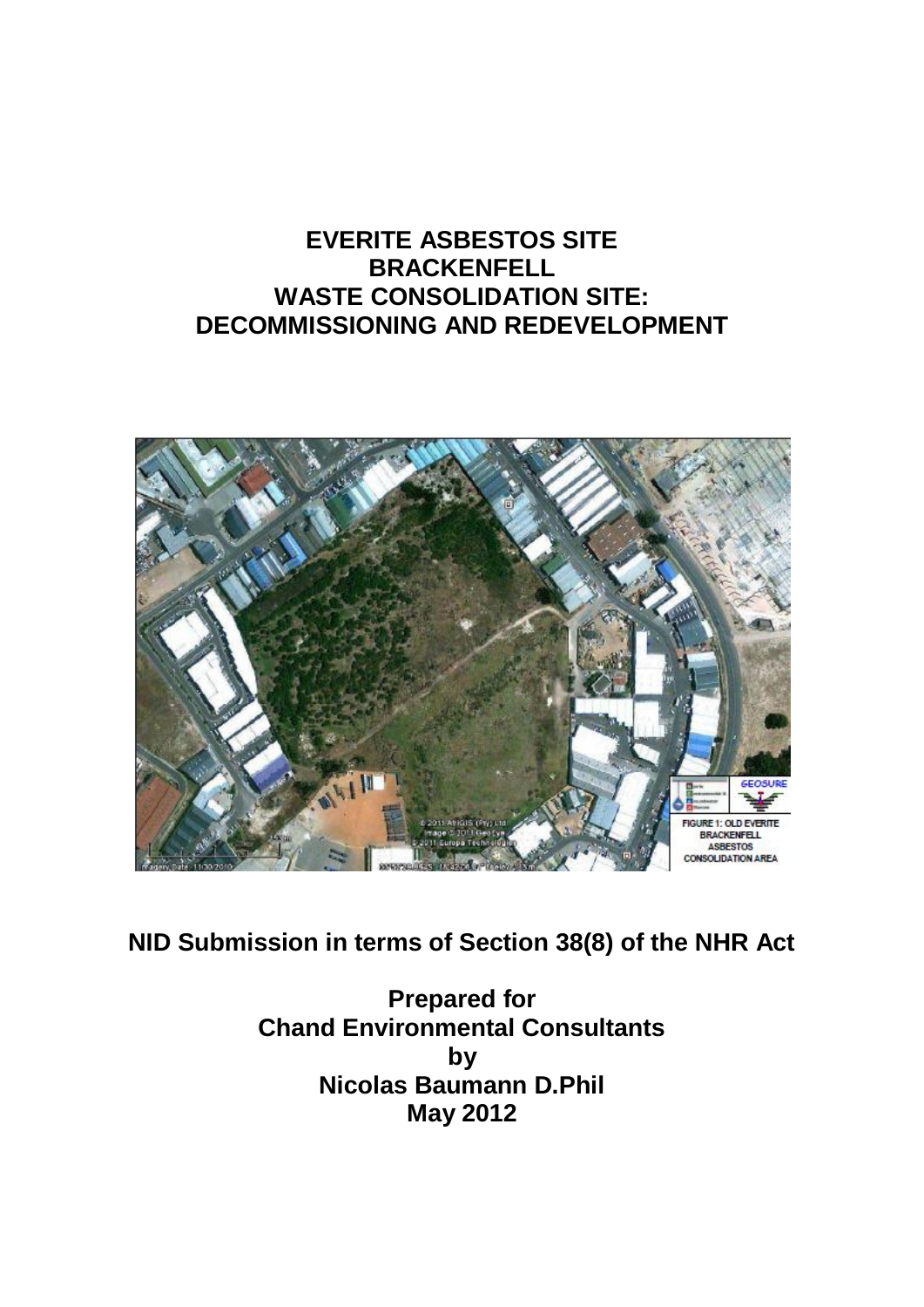**HWC 002/01/ED**



Heritage Western Cape

**N O T I F I C A T I O N O F I N T E N T T O D E V E L O P**

Completion of this form is required by Heritage Western Cape for the initiation of all impact assessment processes under Section 38(1) & (8) of the National Heritage Resources Act.

Whilst it is not a requirement, it may expedite processes and in particular avoid calls for additional information if certain of the information required in this form is provided by a heritage specialist/s with the necessary qualifications, skills and experience.

### A. BASIC DETAILS

#### PROPERTY DETAILS:

| Name of property:                                                                                            |                                                                                        |  |
|--------------------------------------------------------------------------------------------------------------|----------------------------------------------------------------------------------------|--|
| Street address or location (eg: off R44): Virgo Close (off Gemini Street), Everite, Brackenfell<br>Industria |                                                                                        |  |
| Erf or farm number/s: Erf 18354                                                                              | Coordinates: 33o52'29"S 18o42'03"E<br>(A logical centre point. Format based on WGS84.) |  |
| Town or District: Bellyille                                                                                  | Responsible Municipality: City of Cape Town:<br>Northern District                      |  |
| Extent of property: Approximately 10.9 Ha                                                                    | Current use: un-used, previously waste<br>consolidation site                           |  |
| Predominant land use/s of surrounding properties: Industrial                                                 |                                                                                        |  |

#### REGISTERED OWNER OF PROPERTY:

| Name Duro Brick Co PTY LTD         |          |                               |  |
|------------------------------------|----------|-------------------------------|--|
| Address PO Box 3951, Rivonia, 2128 |          |                               |  |
| Telephone (011) 513 7500           | $Cell -$ | E-mail eroodt@groupfive.co.za |  |

By the submission of this form and all material submitted in support of this notification (ie: 'the material'), all applicant parties acknowledge that they are aware that the material and/or parts thereof will be put to the following uses and consent to such use being made: filing as a public record; presentations to committees, etc; inclusion in databases; inclusion on and downloading from websites; distribution to committee members and other stakeholders and any other use required in terms of powers, functions, duties and responsibilities allocated to Heritage Western Cape under the terms of the National Heritage Resources Act. Should restrictions on such use apply or if it is not possible to copy or lift information from any part of the digital version of the material, the material will be returned unprocessed.

I confirm that I enclose with this form four hardcopies of all material submitted together with a CD ROM containing digital versions of all of the same.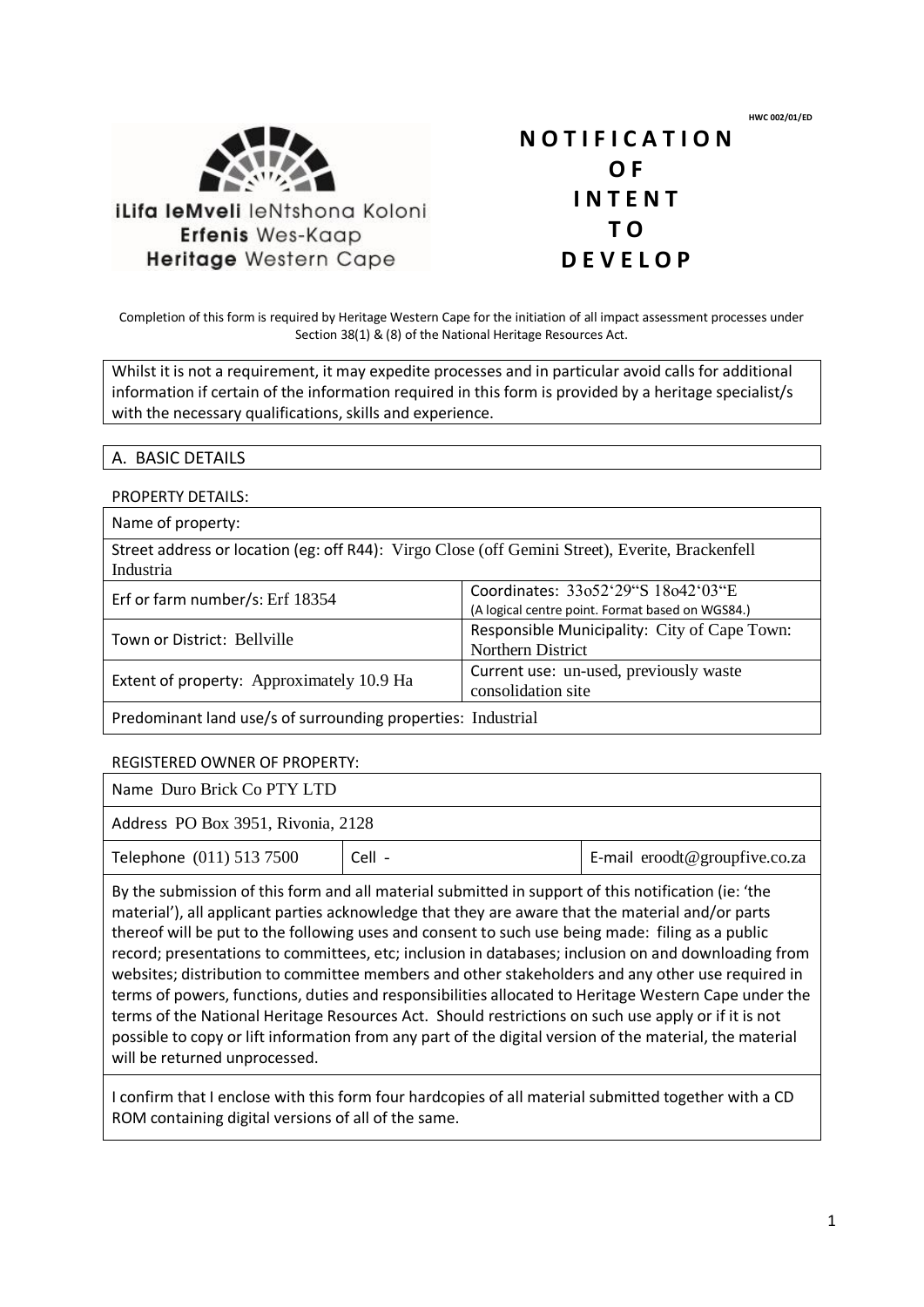Signature of owner or authorised agent (Agents must attach copy of power of attorney to this form.)

### Date / 05 / 2012

#### DEVELOPMENT DETAILS:

Please indicate below which of the following Sections of the National Heritage Resources Act, or other legislation has triggered the need for notification of intent to develop. S38(1)(a) Construction of a road, wall, powerline, pipeline, canal or other similar form of linear development or barrier over 300m in length. S38(1)(c) Any development or activity that will change the character of a site - S38(1)(b) Construction of a bridge or similar structure exceeding 50m in length.  $\boxtimes$  (i) exceeding 5 000m<sup>2</sup> in extent; S38(1)(d) Rezoning of a site exceeding  $10000m^2$  in extent. (ii) involving three or more existing erven or subdivisions thereof; Other triggers, eg: in terms of other legislation, (ie: National Environment Management Act, etc.) Please set out details: Application for Environmental Authorisation  $\boxtimes$  in terms of NEMA (107 of 1998) and a Waste Management Licence in terms of the NEM:Waste Act (59 of 2008). As such, a Basic Assessment process is required. Rezoning Application in terms of Cape Land Use Planning Ordinance (15 of 1985) (iii) involving three or more erven or divisions thereof which have been consolidated within the past five years. If you have checked any of the three boxes above, describe how the proposed development will change the character of the site: If an impact assessment process has also been / will be initiated in terms of other legislation please provide the following information: Authority / government department (ie: consenting authority) to which information has been /will be submitted for final decision: Waste Management Licence - National Department of Environmental Affairs Environmental Authorisation - Western cape Department of Environmental Affairs & Development Planning

Present phase at which the process with that authority stands: Compilation of Draft Basic Assessment Report

Provide a full description of the nature and extent of the proposed development or activity including its potential impacts (eg: changes in land use, envisaged timeframes, provision of additional bulk services, excavations, landscaping, total floor area, height of development, etc. etc.): The 10 ha. asbestos waste consolidation site at the old Everite Brackenfell site is currently sterilised land. The proposal is at a preliminary stage, inlcuding the compilation of a draft Assessment Report. The purpose is to identify any heritage resources which could impact on the development options for the site. At this stage it appears evident that there are portions of the site where the development of 'light industrial' uses could occur, such as mini-storage units and vehicle parking.

## B. HERITAGE RESOURCES AND IMPACTS THEREUPON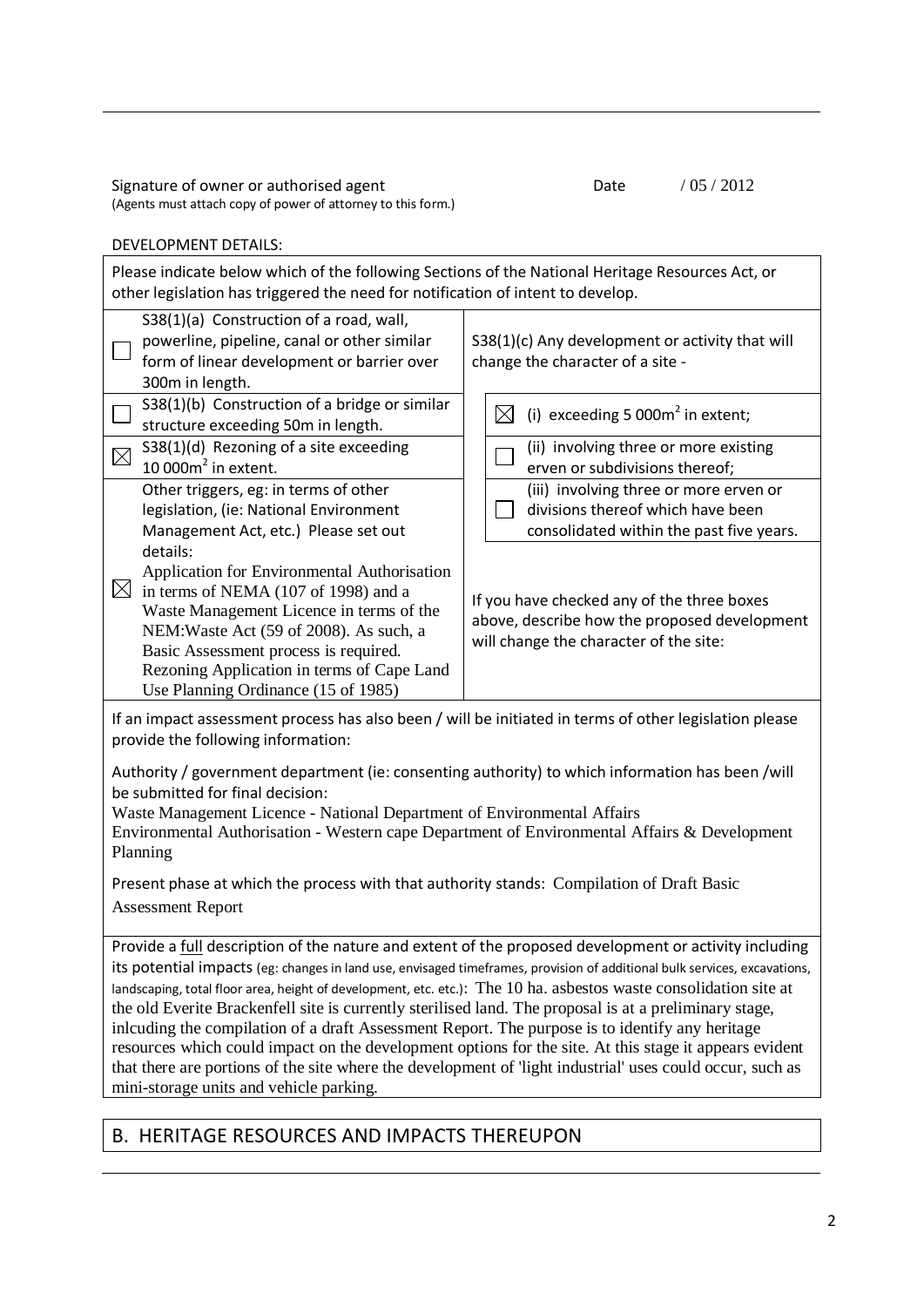| Section 3 of the National Heritage Resources Act sets out the following categories of heritage<br>resource as forming part of the national estate. Please indicate the known presence of any of these<br>by checking the box alongside and then providing a description of each occurrence, including nature, |                                                                                                                                                                                                                                                                                                                                                                                                                                                                                                                                                           |  |  |  |
|---------------------------------------------------------------------------------------------------------------------------------------------------------------------------------------------------------------------------------------------------------------------------------------------------------------|-----------------------------------------------------------------------------------------------------------------------------------------------------------------------------------------------------------------------------------------------------------------------------------------------------------------------------------------------------------------------------------------------------------------------------------------------------------------------------------------------------------------------------------------------------------|--|--|--|
|                                                                                                                                                                                                                                                                                                               | location, size, type                                                                                                                                                                                                                                                                                                                                                                                                                                                                                                                                      |  |  |  |
|                                                                                                                                                                                                                                                                                                               | Failure to provide sufficient detail or to anticipate the likely presence of heritage resources on the<br>site may lead to a request for more detailed specialist information.                                                                                                                                                                                                                                                                                                                                                                            |  |  |  |
|                                                                                                                                                                                                                                                                                                               | (The assistance of relevant heritage professionals is particularly relevant in completing this section.)                                                                                                                                                                                                                                                                                                                                                                                                                                                  |  |  |  |
|                                                                                                                                                                                                                                                                                                               | Provide a short history of the site and its environs (Include sources where available): The site originally                                                                                                                                                                                                                                                                                                                                                                                                                                               |  |  |  |
|                                                                                                                                                                                                                                                                                                               | formed part of a early grant known as Kruispad. In 1901 the portion of Kruispad to the south of the<br>railway line was sold to George Henry Walton who renamed the farm Brakenfell. In 1903 Walton<br>sold the farm to Brackenfell Estates Granite and Brick Company. A substantial amount of deductions<br>and subdivisions occurred during the early decades of the twentieth century which have obscured the<br>early cadastral boundary of the farm. During the 1940's and 1950's the site was acquired by the Duro<br>Brick Company, later Everite. |  |  |  |
|                                                                                                                                                                                                                                                                                                               | Please indicate which heritage resources exist on the site and in its environs, describe them and                                                                                                                                                                                                                                                                                                                                                                                                                                                         |  |  |  |
|                                                                                                                                                                                                                                                                                                               | indicate the nature of any impact upon them:                                                                                                                                                                                                                                                                                                                                                                                                                                                                                                              |  |  |  |
|                                                                                                                                                                                                                                                                                                               | Places, buildings, structures and equipment of cultural significance                                                                                                                                                                                                                                                                                                                                                                                                                                                                                      |  |  |  |
|                                                                                                                                                                                                                                                                                                               | Description of resource: N.A.                                                                                                                                                                                                                                                                                                                                                                                                                                                                                                                             |  |  |  |
|                                                                                                                                                                                                                                                                                                               | Description of impact on heritage resource: N.A.                                                                                                                                                                                                                                                                                                                                                                                                                                                                                                          |  |  |  |
|                                                                                                                                                                                                                                                                                                               | Places to which oral traditions are attached or which are associated with living                                                                                                                                                                                                                                                                                                                                                                                                                                                                          |  |  |  |
|                                                                                                                                                                                                                                                                                                               | heritage                                                                                                                                                                                                                                                                                                                                                                                                                                                                                                                                                  |  |  |  |
|                                                                                                                                                                                                                                                                                                               | Description of resource: N.A.                                                                                                                                                                                                                                                                                                                                                                                                                                                                                                                             |  |  |  |
|                                                                                                                                                                                                                                                                                                               | Description of impact on heritage resource: N.A.                                                                                                                                                                                                                                                                                                                                                                                                                                                                                                          |  |  |  |
|                                                                                                                                                                                                                                                                                                               | <b>Historical settlements and townscapes</b>                                                                                                                                                                                                                                                                                                                                                                                                                                                                                                              |  |  |  |
|                                                                                                                                                                                                                                                                                                               | Description of resource: N.A.                                                                                                                                                                                                                                                                                                                                                                                                                                                                                                                             |  |  |  |
|                                                                                                                                                                                                                                                                                                               | Description of impact on heritage resource: N.A.<br>Landscapes and natural features of cultural significance                                                                                                                                                                                                                                                                                                                                                                                                                                              |  |  |  |
|                                                                                                                                                                                                                                                                                                               |                                                                                                                                                                                                                                                                                                                                                                                                                                                                                                                                                           |  |  |  |
|                                                                                                                                                                                                                                                                                                               |                                                                                                                                                                                                                                                                                                                                                                                                                                                                                                                                                           |  |  |  |
|                                                                                                                                                                                                                                                                                                               | Description of resource: N.A.                                                                                                                                                                                                                                                                                                                                                                                                                                                                                                                             |  |  |  |
|                                                                                                                                                                                                                                                                                                               | Description of impact on heritage resource: N.A.                                                                                                                                                                                                                                                                                                                                                                                                                                                                                                          |  |  |  |
|                                                                                                                                                                                                                                                                                                               | Geological resources of scientific or cultural importance                                                                                                                                                                                                                                                                                                                                                                                                                                                                                                 |  |  |  |
|                                                                                                                                                                                                                                                                                                               | Description of resource: N.A.                                                                                                                                                                                                                                                                                                                                                                                                                                                                                                                             |  |  |  |
|                                                                                                                                                                                                                                                                                                               | Description of impact on heritage resource: N.A.                                                                                                                                                                                                                                                                                                                                                                                                                                                                                                          |  |  |  |
|                                                                                                                                                                                                                                                                                                               | Archaeological resources (Including archaeological sites and material, rock art, battlefields & wrecks):                                                                                                                                                                                                                                                                                                                                                                                                                                                  |  |  |  |
|                                                                                                                                                                                                                                                                                                               | Description of resource: N.A.                                                                                                                                                                                                                                                                                                                                                                                                                                                                                                                             |  |  |  |
|                                                                                                                                                                                                                                                                                                               | Description of impact on heritage resource: N.A.                                                                                                                                                                                                                                                                                                                                                                                                                                                                                                          |  |  |  |
|                                                                                                                                                                                                                                                                                                               | Palaeontological resources (ie: fossils):                                                                                                                                                                                                                                                                                                                                                                                                                                                                                                                 |  |  |  |
|                                                                                                                                                                                                                                                                                                               | Description of resource: N.A.                                                                                                                                                                                                                                                                                                                                                                                                                                                                                                                             |  |  |  |
|                                                                                                                                                                                                                                                                                                               | Description of impact on heritage resource: N.A.                                                                                                                                                                                                                                                                                                                                                                                                                                                                                                          |  |  |  |
|                                                                                                                                                                                                                                                                                                               | Graves and burial grounds (eg: ancestral graves, graves of victims of conflict, historical graves & cemeteries):                                                                                                                                                                                                                                                                                                                                                                                                                                          |  |  |  |
|                                                                                                                                                                                                                                                                                                               | Description of Resource: N.A.                                                                                                                                                                                                                                                                                                                                                                                                                                                                                                                             |  |  |  |
|                                                                                                                                                                                                                                                                                                               | Description of Impact on Heritage Resource: N.A.                                                                                                                                                                                                                                                                                                                                                                                                                                                                                                          |  |  |  |
|                                                                                                                                                                                                                                                                                                               | <b>Other human remains:</b><br>Description of resource: N.A.                                                                                                                                                                                                                                                                                                                                                                                                                                                                                              |  |  |  |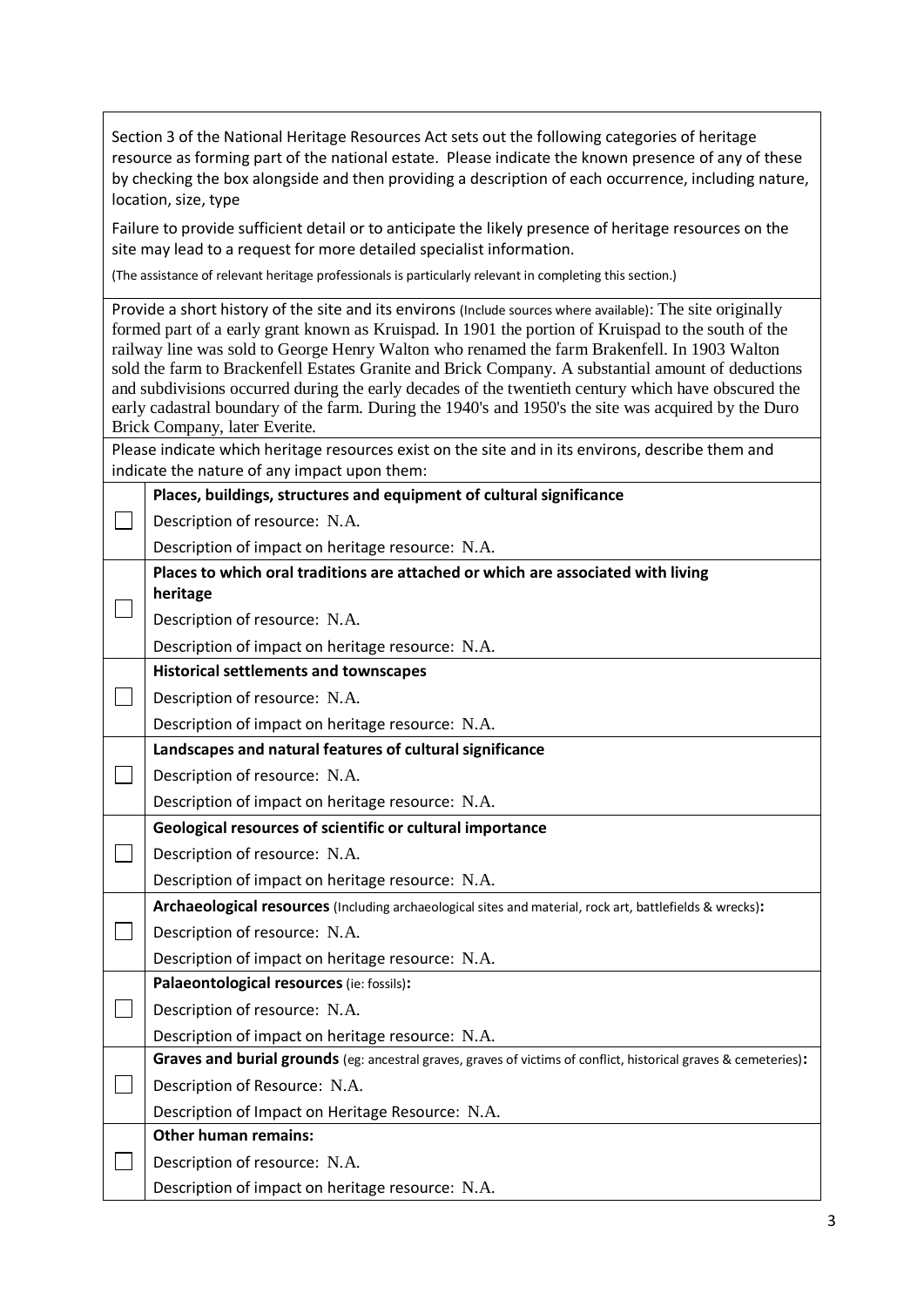| Sites of significance relating to the history of slavery in South Africa: |  |  |
|---------------------------------------------------------------------------|--|--|
| Description of resource: N.A.                                             |  |  |
| Description of impact on heritage resource: N.A.                          |  |  |
|                                                                           |  |  |
| <b>Other heritage resources:</b>                                          |  |  |
| Description of resource: N.A.                                             |  |  |

Describe elements in the environs of the site that could be deemed to be heritage resources: N.A. Description of impacts on heritage resources in the environs of the site: N.A.

Summary of anticipated impacts on heritage resources: There are no heritage resources on the site.

ILLUSTRATIVE MATERIAL (This form will not be processed unless the following are included):

Attach to this form a minimum A4 sized locality plan showing the boundaries of the area affected by the proposed development, its environs, property boundaries and a scale. The plan must be of a scale and size that is appropriate to creating a clear understanding of the development.

Attach also other relevant graphic material such as maps, site plans, satellite photographs and photographs of the site and the heritage resources on it and in its environs. These are essential to the processing of this notification.

Please provide all graphic material on paper of appropriate size and on CD ROM in JPEG format. It is essential that graphic material be annotated via titles on the photographs, map names and numbers, names of files and/or provision of a numbered list describing what is visible in each image.

# C. RECOMMENDATION

In your opinion do you believe that a heritage impact assessment is required?  $\Box$  Yes  $\Box$  No

Recommendation made by:

Name Dr N E Baumann

Capacity Heritage Consultant

**PLEASE NOTE:** No Heritage Impact Assessment should be submitted with this form or conducted until Heritage Western Cape has expressed its opinion on the need for such and the nature thereof.

# D. INFORMATION TO BE PROVIDED AND STUDIES TO BE CONDUCTED AS PART OF THE HERITAGE IMPACT ASSESSMENT (HIA)

If it is recommended that an HIA is required please complete this section of the form.

### DETAILS OF HERITAGE PRACTITIONERS AND SPECIALISTS INTENDING TO CONDUCT THE HIA: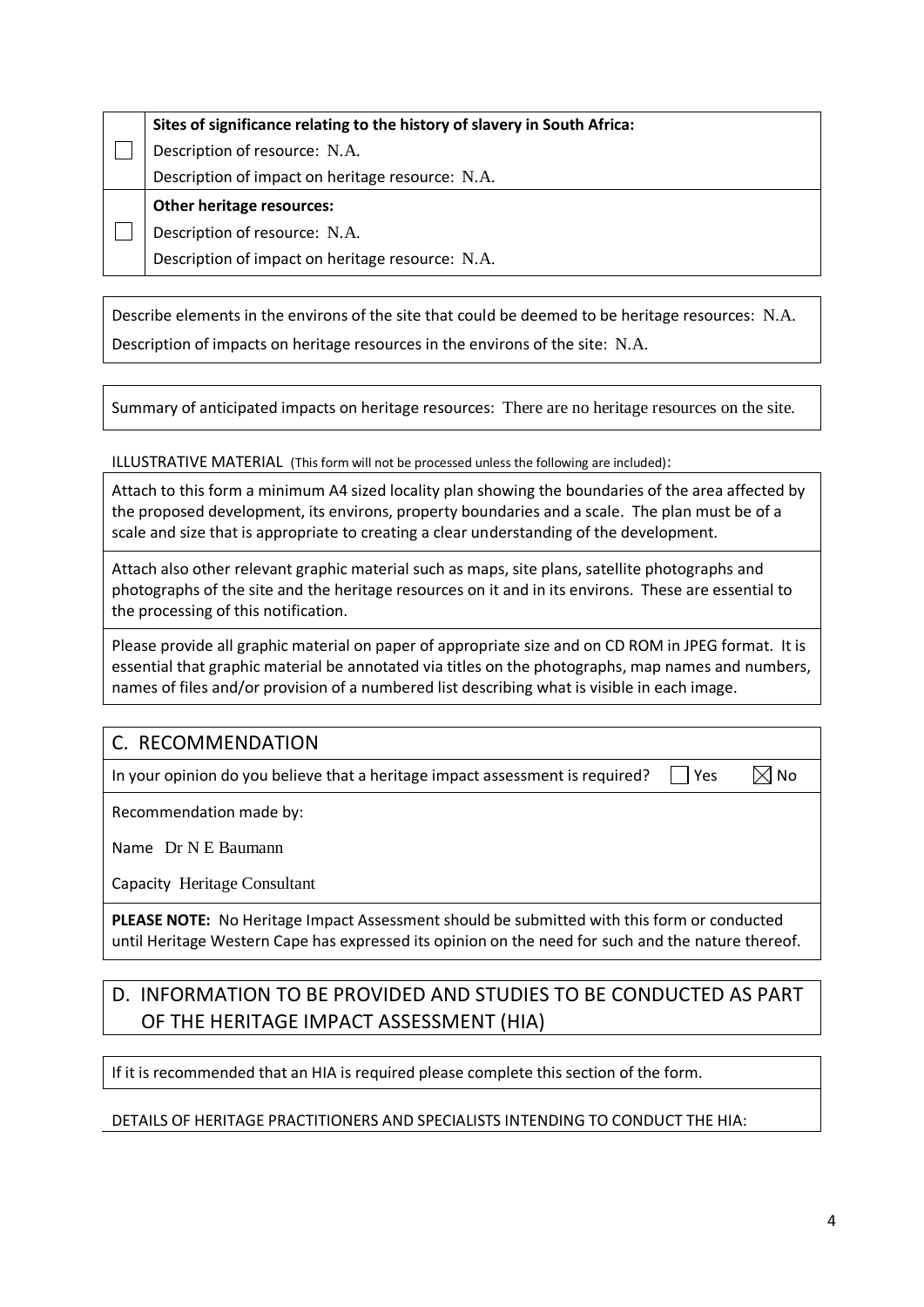|    | Name of individual:                                                             | Name of Practice: |       | Area of specialisation:                                                                              |
|----|---------------------------------------------------------------------------------|-------------------|-------|------------------------------------------------------------------------------------------------------|
|    | Qualifications:                                                                 |                   |       |                                                                                                      |
| 1. | Experience:                                                                     |                   |       |                                                                                                      |
|    | Standing in heritage resource management:                                       |                   |       |                                                                                                      |
|    | E-mail Address:                                                                 | Telephone:        | Cell: |                                                                                                      |
|    | Name of individual:                                                             | Name of Practice: |       | Area of specialisation:                                                                              |
|    | Qualifications:                                                                 |                   |       |                                                                                                      |
| 2. | Experience:                                                                     |                   |       |                                                                                                      |
|    | Standing in heritage resource management:                                       |                   |       |                                                                                                      |
|    | E-mail Address:                                                                 | Telephone:        | Cell: |                                                                                                      |
|    | Name of individual:                                                             | Name of Practice: |       | Area of specialisation:                                                                              |
|    | Qualifications:                                                                 |                   |       |                                                                                                      |
| 3. | Experience:                                                                     |                   |       |                                                                                                      |
|    | Standing in heritage resource management:                                       |                   |       |                                                                                                      |
|    | E-mail Address:                                                                 | Telephone:        | Cell: |                                                                                                      |
|    | Name of individual:                                                             | Name of Practice: |       | Area of specialisation:                                                                              |
|    | Qualifications:                                                                 |                   |       |                                                                                                      |
| 4. | Experience:                                                                     |                   |       |                                                                                                      |
|    | Standing in heritage resource management:                                       |                   |       |                                                                                                      |
|    | E-mail Address:                                                                 | Telephone:        | Cell: |                                                                                                      |
|    | Name of individual:                                                             | Name of Practice: |       | Area of specialisation:                                                                              |
|    | Qualifications:                                                                 |                   |       |                                                                                                      |
| 5. | Experience:                                                                     |                   |       |                                                                                                      |
|    | Standing in heritage resource management:                                       |                   |       |                                                                                                      |
|    | E-mail Address:                                                                 | Telephone:        | Cell: |                                                                                                      |
|    | below the particulars of the principle environmental consultant on the project. |                   |       | If this submission is made in terms of Section 38(8) of the National Heritage Resources Act indicate |
|    |                                                                                 |                   |       | Name of individual: Elizabeth Dudley Name of Practice: Chand Environmental Consultants Area          |
|    | of specialisation:                                                              |                   |       |                                                                                                      |
|    | E-mail Address: elizabeth@chand.co.za Telephone: 021 762-3050 Cell:             |                   |       |                                                                                                      |
|    | Postal Address:                                                                 |                   |       |                                                                                                      |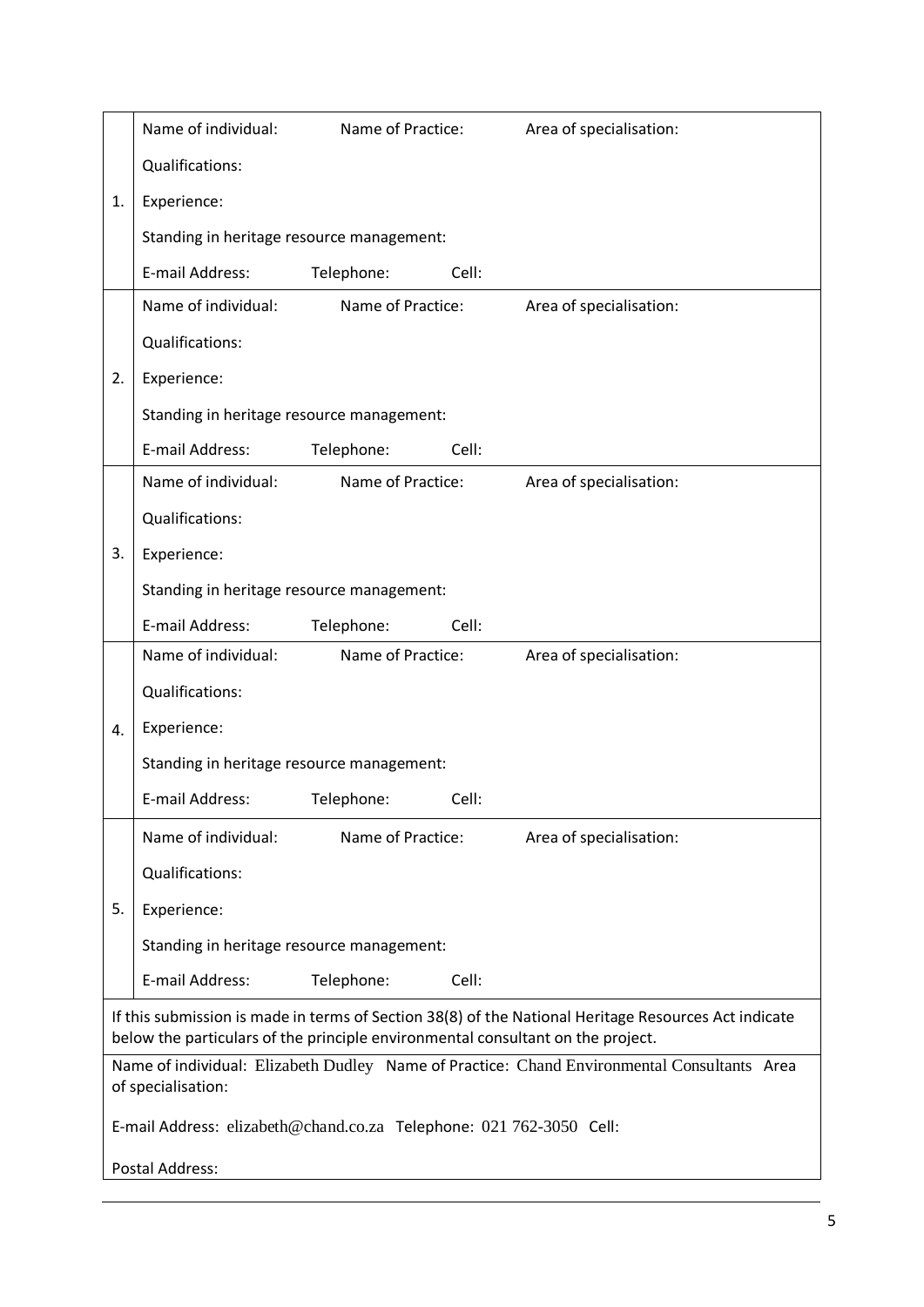| DETAILS OF STUDIES TO BE CONDUCTED IN THE INTENDED HIA                                                |                                                                                                                      |  |
|-------------------------------------------------------------------------------------------------------|----------------------------------------------------------------------------------------------------------------------|--|
|                                                                                                       | In addition to the requirements set out in Section 38(3) of the NHRA, indicate envisaged studies:                    |  |
|                                                                                                       | Heritage resource-related guidelines and policies.                                                                   |  |
|                                                                                                       | Local authority planning and other laws and policies.                                                                |  |
|                                                                                                       | Details of parties, communities, etc. to be consulted.                                                               |  |
|                                                                                                       | Specialist studies, eg: archaeology, palaeontology, architecture, townscape, visual impact, etc.<br>Provide details: |  |
|                                                                                                       | Other. Provide details:                                                                                              |  |
| PLEASE NOTE: Any further studies which Heritage Western Cape may resolve should be submitted          |                                                                                                                      |  |
| must be in the form of a single, consolidated report with a single set of recommendations. Specialist |                                                                                                                      |  |
|                                                                                                       | studies must be incorporated in full, either as chapters of the report, or as annexures thereto.                     |  |